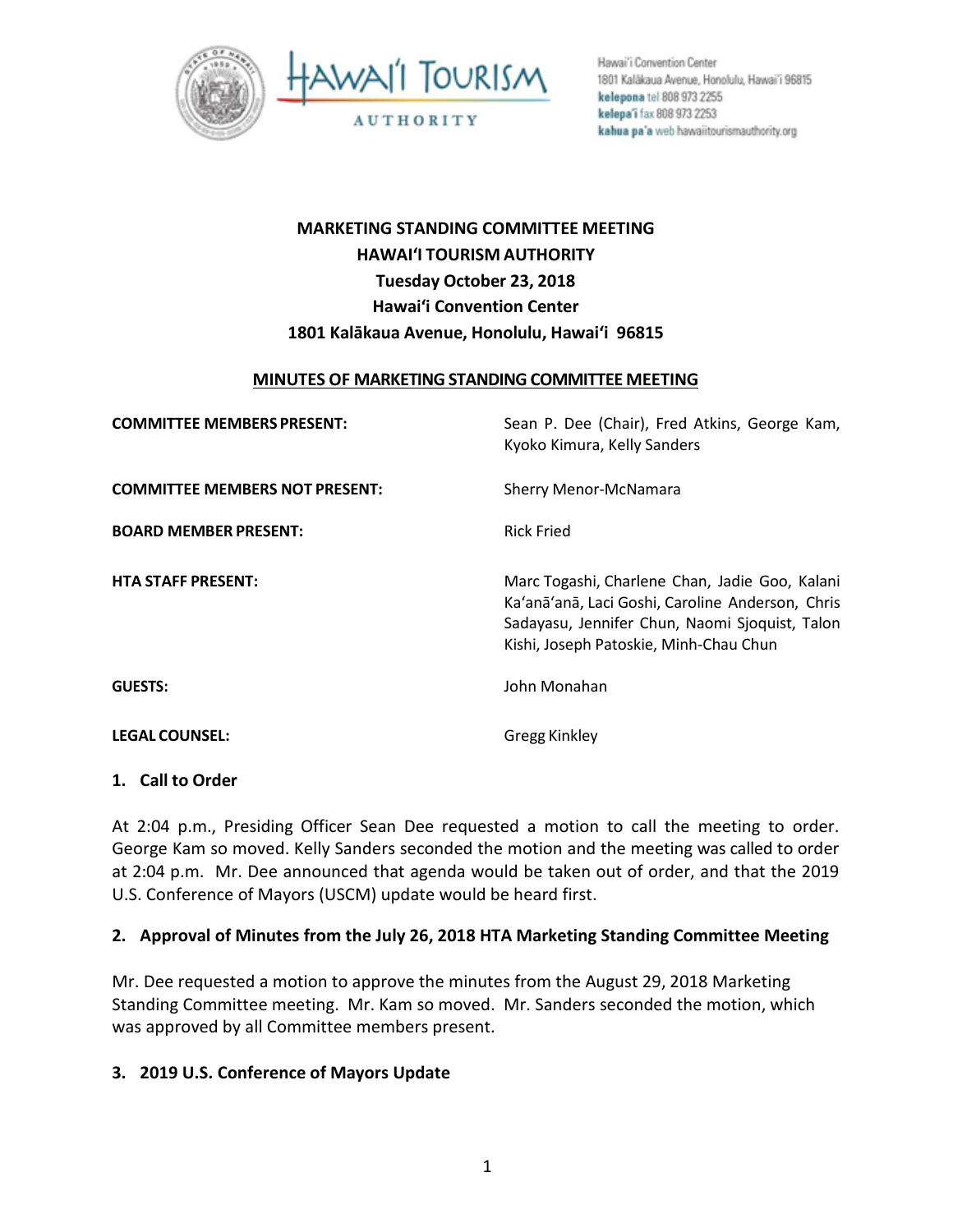Mr. Dee recognized Charlene Chan to present on Mayor Kirk Caldwell's request for \$500,000 in funding for Honolulu to host the 2019 USCM. In accord with the report included in the meeting packet, Ms. Chan noted the projected economic benefits of the USMC that were generated using four different models: 1) DBEDT Model, 2) DI Event Impact Calculator, 3) Simpleview CRM, and 4) USCM Estimate.

John Monahan provided background information on the first three economic impact models, stating that the Simpleview CRM is the model most often used in assessing single-property events, because it includes ancillary factors that provide a better indicator of how spending is generated throughout the area. He noted that the Simpleview CRM estimated that the USCM would generate \$5.8 million in direct visitor spending and a total of \$10.4 million in total spending. Mr. Fried asked why there was such a large disparity between the estimates for taxes generated, and Mr. Monahan responded that the DBEDT Model and the DI Impact Calculator do not take into account as many factors as the Simpleview and USCM estimates.

Ms. Chan noted that USCM has, in the past, attracted large corporate sponsors that send representatives and that the USCM was planning on holding a rooftop event at the Hawai'i Convention Center (HCC). She added that there was also potential for a symposium on climate change to be held at HCC the day before the USCM begins. Mr. Monahan stated that approximately 30% of the attendees are individuals not directly related to the mayors and their staff.

Fred Atkins asked how the event came about and whether the mayor lobbied for it. Mr. Monahan stated that he heard about it after the Mayor's Office approached HVCB's Oahu Executive Director about fundraising. Mr. Atkins then asked whether this was the type of event that HVCB would have lobbied for. Mr. Monahan responded that he did not think it was a large enough event. Mr. Atkins asked whether HCC could contribute to the proposed funding instead of HTA contributing the entire amount

Marc Togashi stated that the proposed funding up to the \$500,000 request would come from the AEG budget. Mr. Atkins then asked how much was in the budget. Mr. Togashi responded that proposed funding would come from previously accumulated unspent money from the sales and marketing budget, from a previous years and calendar year 2018. He stated that there is projected to be from \$1 million to \$1.1 million available in unspent funds to be rolled over into the 2019 budget.

Mr. Atkins asked whether the proposed funding was hard dollars or whether it included "inkind." Mr. Togashi said that the amount of in-kind was nominal so it was predominantly hard dollars. He added that the proposed funding included hosting a dinner event at HCC valued at \$275,000. Mr. Sanders clarified that HCC would be providing the USCM with a dinner valued at \$275,000 and \$225,000 in hard money. Mr. Togashi confirmed.

Ms. Kimura asked whether the rest of the \$4.5 million required for the event (based on Mayor Caldwell's presentation) had been secured yet. Mr. Fried said that he had spoken to Mayor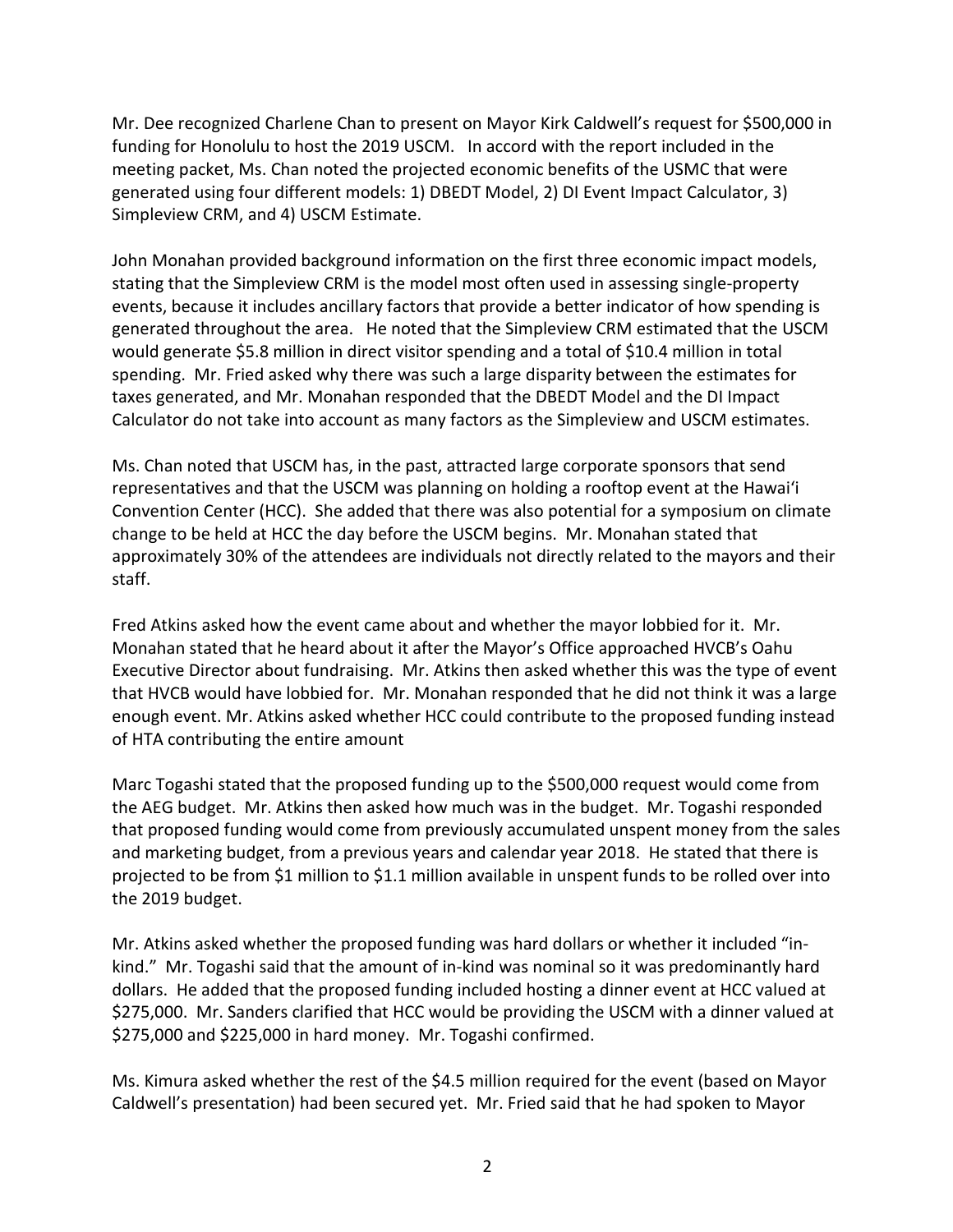Caldwell who gave the example of the \$1 million contribution by Boston's tourism agency when Boston hosted the USCM and said that the Mayor told him that he would be better prepared to ask for contributions from the rest of the community if HTA made a contribution first.

Mr. Monahan noted that it may be difficult for the Mayor to request funding from the rest of the visitor industry because all the events were taking place at one hotel. Mr. Sanders proposed that, rather than providing more hard cash, HTA could provide more support by hosting USCM events at HCC. Mr. Fried noted that this is a prestigious event that would be good to have in Hawai'i. Jade Goo added that there is additional marketing value to consider because of the international sister city mayors that are on the invitee list.

Mr. Dee thanked Mr. Monahan for providing estimates on the value of the event. He added that Committee member Ben Rafter could not attend, but supports the event if there is return on investment (ROI).

Mr. Monahan then discussed the potential public relations value of the event, stating that it was 50/50 whether the coverage would be positive or negative. He noted that during the recession, Honolulu had hosted an event that was portrayed as a "boondoggle" in the press, and that it had led to significant cancellations.

Mr. Dee expressed concern that there had not been more collaboration in the planning process and that HCC had not been factored in more strongly, but that he believed that this was a highprofile event that presented a good marketing opportunity. He stated that he believes that if HTA or HCC provides funding for USCM, that some of that money should come back to the state by way of HCC. He suggested getting a detailed schedule so that it could be determined whether some of the events could be held at HCC.

Mr. Monahan recommended that HTA set standards for benchmark ROIs for outside groups making sales and then asking for funding. Ms. Chan said that the new leadership could take on the task of setting those types of parameters to set a template or guideline. Mr. Dee added that events can be cancelled and if Hilton Hawaiian Village is going to be the sole beneficiary of room revenue and catering, and HCC is not, then there should be more discussion before the Committee recommends funding \$500,000.

Mr. Togashi stated that Teri Orton, of AEG, expressed support for the event. He elaborated on the source of funding, stating that it would come specifically from AEG's Sales and Marketing Flexibility Fund which is used to provide support and incentives to prospective clients. Mr. Dee stated that he felt that that was an appropriate source from a taxpayer perspective and did not detract from other major market contractors or the overall market fund for stimulating tourism. Mr. Atkins agreed but expressed concerns over the optics of the event. He also asked what percentage of the incentive budget the proposed \$500,000 represented.

Mr. Dee asked for a report at the Board Meeting on AEG's perspective on this event and a financial report of what amount this contribution represents compared to the total Sales and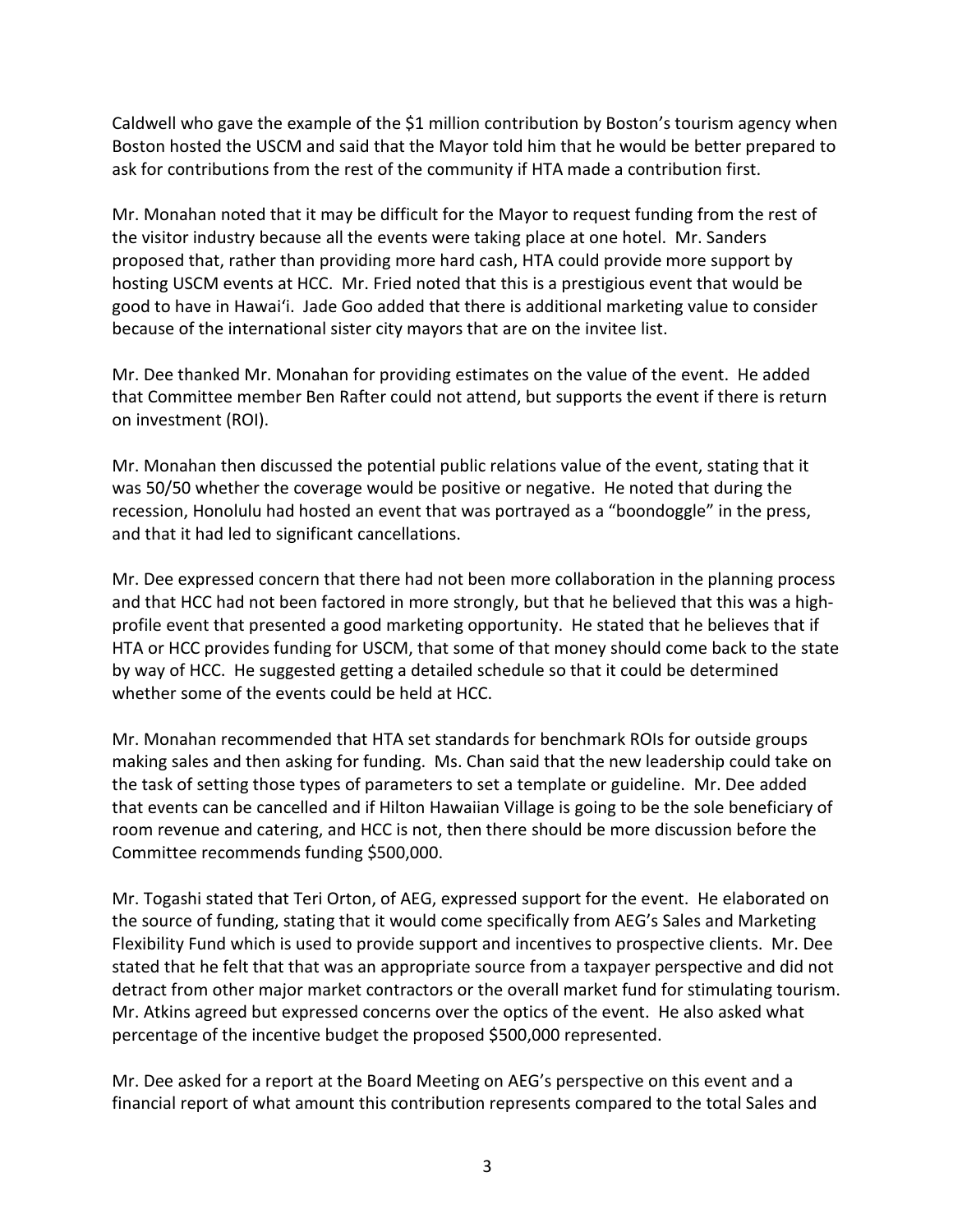Marketing Flexibility Fund. Mr. Togashi stated that the total sales and marketing budget for FY 2019 is \$6.1 million. He added that he believed that AEG's funding of this event did not require a motion, because AEG had funding for destination support and incentives and it was therefore within AEG's parameters, but that the Commitee could make a motion nonetheless. Mr. Atkins stated that he would support making a motion. Mr. Kam asked clarifying questions. Mr. Atkins stated that he believed it was important to provide the Mayor with an answer at the Board Meeting so that he could move forward on furndarising. Mr. Dee stated that he would work with Mr. Togashi to draft language to present at the next Board meeting based on this discussion.

## **4. L.A. Clippers Update**

Mr. Dee acknowledged Ms. Chan to update the Committee on the status of HTA's negotiation with the L.A. Clippers. Ms. Chan introduced Caroline Anderson, who is managing the Clippers contract, to provide an overview of the 2017-2018 Clippers event. Ms. Anderson stated that the Clippers fulfilled all of their obligations except a "Meet and Greet" event. Mr. Dee asked whether that event had a make-good provision or whether that event had significant value. Ms. Anderson clarified that the event was an opportunity for HTA staff and the Board, not consumers, to meet the players. Mr. Dee noted that this year the Clippers did not play a game with an NBA team, which had been the intent of the original agreement. Mr. Fried stated that he had attended the game played with the Sydney Kings and met a representative from the Clippers who had expressed enthusiasm about playing in Hawai'i and regret that they had not been able to bring an NBA team for the preseason game.

Mr. Atkins asked whether there were any statistics from the last "Hawai'i Night" with the Clippers. Ms. Anderson that for 2018, HTA paid approximately \$70,000 for Hawai'i Night which included paying for entertainment, the halau, lei, foam hands, hats, and other merchandise. Ms. Chan stated that, in addition to Hawai'i Night there was also a sweepstakes. Mr. Togashi stated that there are additional assets being acquired in the 2019 contract.

Ms. Chan said that the Sydney Kings game was well-attended and the event at Jarrett Middle School was well-received and had a positive impact on the community. Moving on to the 2019 contract negotiations, Ms. Chan explained that there was supposed to be an escalation in contract from \$650,000 to \$675,000 but it is being held at \$650,000. She stated that the Clippers need confirmation of the contract by the Board Meeting, because the Clippers want to confirm the scheduling of two preseason games with the Houston Rockets. She explained that the 2019 proposal would carry over all the assets from the 2018 contract but the marketing assets would be during the current season, the preseason, and the 2019 season. She added that they would also do three community events instead of two, two Hawai'i Nights that they would fund (rather than HTA), and twenty 30-second video vignettes highlighting the players' personalities with the backdrop of Hawai'i, to be played on Fox Sports. She explained that one of the trade-offs was that Hawai'i would not be getting as many branded digital billboards and stanchions.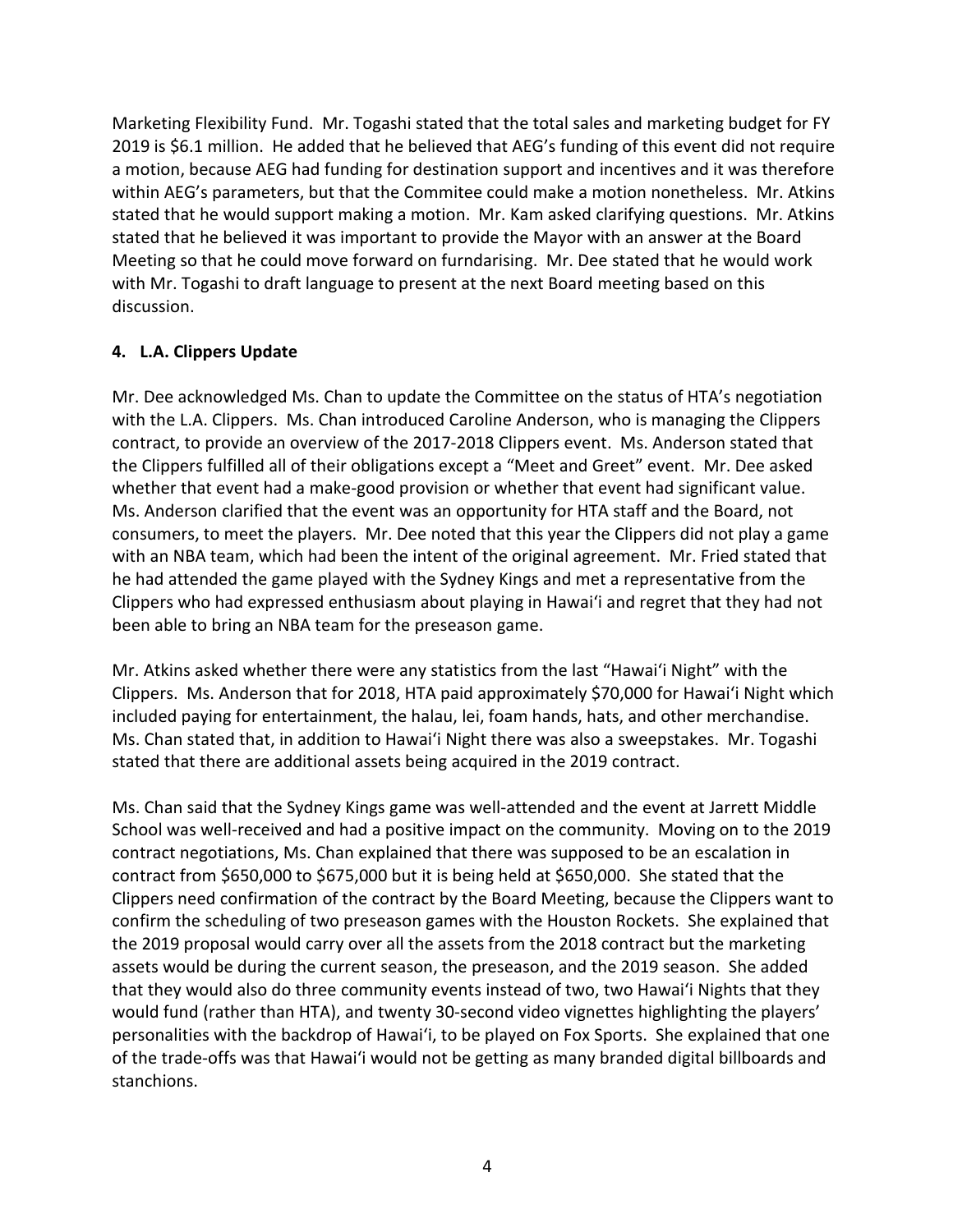Mr. Dee asked whether the L.A. Clippers contract was budgeted and Mr. Togashi responded that it was budgeted in the strategic sports fund and would require Board approval.

Mr. Atkins asked what the response from Ascendent was. Ms. Chan said that this deal had to be negotiated quickly, so there was not opportunity for significant input from Ascendent. Mr. Dee stated that Peter Honig has resigned from Ascendent and the Ascendent contract is concluding at the end of October. He added that Ascendent had recommended and vetted these deals. Returning to the Hawai'i Night events, he expressed that the events should be reviewed by Kalani Ka'anā'anā and be up to at least the same standards as the HTA-funded Hawai'i Nights. Mr. Atkins recommended that, if the deal included tickets to games, to use those tickets to take prospective clients in the L.A. area. Ms. Chan said that tickets were something that they took into consideration in the negotiation.

Mr. Dee thanked the team for their work on the Clippers contract, and expressed support for the negotiated deal.

# **3. L.A. Rams Update**

Mr. Dee introduced Mr. Togashi and Chris Sadayasu to provide an update on negotiations of the L.A. Rams contract. Mr. Togashi stated that the contract was in the final stages of negotiations. Mr. Sadayasu discussed the changes made to the term sheet over the past several months. Some items included in the deal are a youth clinic on the West Side of Oahu, HTA will be one of the signage sponsors for the preseason game, and a meet-and-greet after the game. Mr. Dee noted that one challenge during negotiations is the lack of assets at Aloha Stadium, including signage, inventory, the field, and premium seats. Ms. Chan said that she has been connected with a representative from the Rams Foundation, which is focused on children, and once the deal is cemented there will be more discussion regarding the nature of the community events.

Mr. Dee stated that the Board has already given approval up to \$2 million, with the condition being that the deal has to be favorable to the Stadium. Mr. Togashi stated that the main goal of today's discussion was to update the Marketing Committee and Mr. Dee confirmed that he would iterate that at the Board meeting. Mr. Dee added that they would not sign until the Stadium has agreed.

Mr. Atkins asked about the Rams' proposed Hawai'i Night that is coming up on November 11, and questioned how that was moving forward without a finalized contract. Mr. Togashi stated that the staff had reservations about holding an event like Hawai'i Night, which would require significant resources. Mr. Kam asked for clarification as to whether HTA's contributions to Hawai'i Night would be in addition to the \$2 million in the contract and Ms. Chan confirmed that it would be an additional cost. Mr. Atkins asked whether Hawai'i Night could be postponed and asked for Mr. Monahan's input. Mr. Monahan stated that he does not believe there is significant value in the event. Mr. Togashi said that they had asked the Rams if it was possible to have a Hawai'i Night at a later date but the Rams had not been amenable to that.